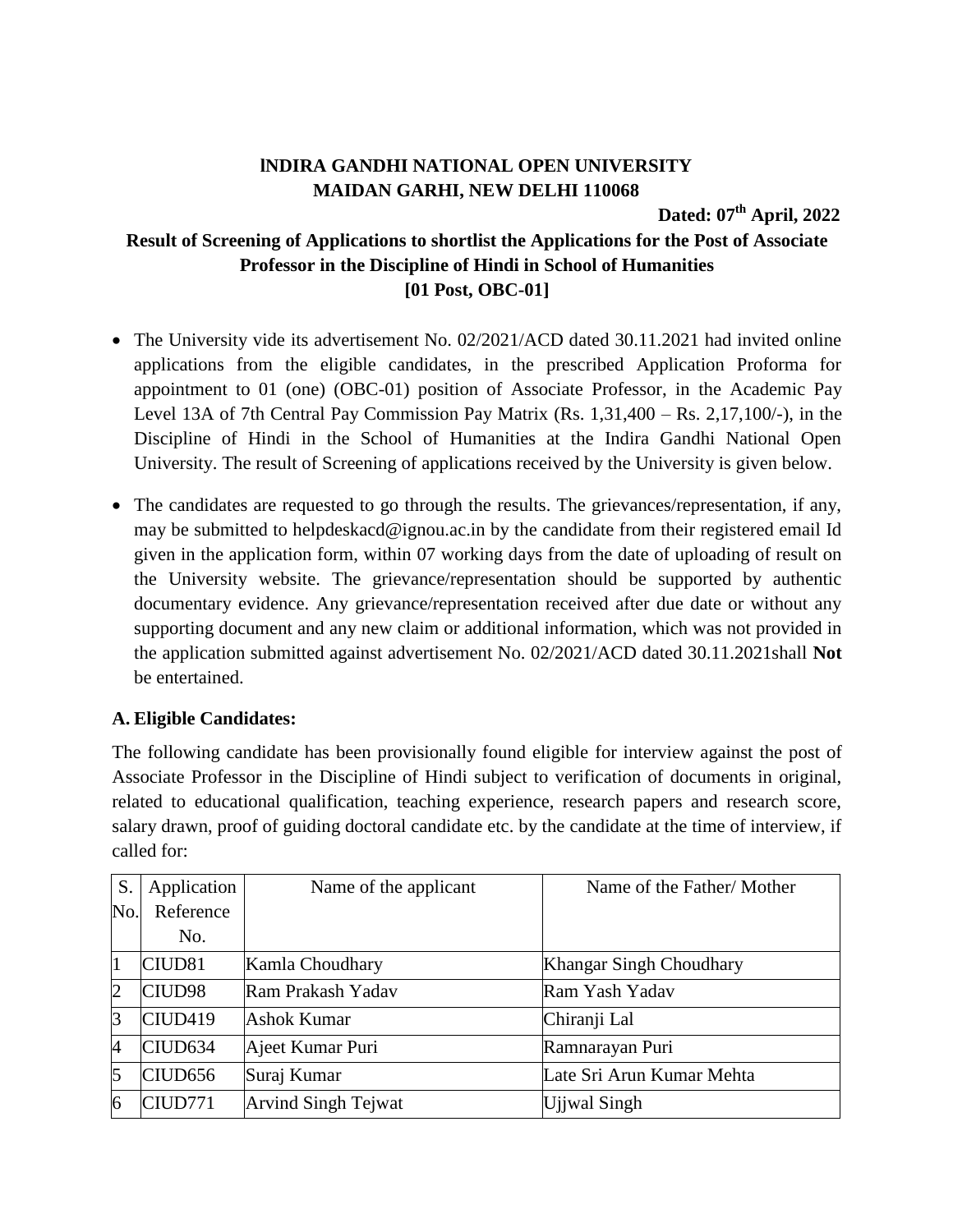| 17 | CIUD <sub>806</sub> | Pukhraj Jangid | Bhoja Ram Jangid |
|----|---------------------|----------------|------------------|
|----|---------------------|----------------|------------------|

The short listing as above is further subject to fulfillment of Clause 10 (Counting of Past Services for Direct Recruitment and Promotion under CAS) of UGC Regulations 2018.

In respect of candidates having previous work experience as adhoc/temporary/consolidated salary basis and those with experience in private/autonomous/affiliate Institution or College, then in addition to the letters of experience, appointment Orders, salary certificate etc., the candidate will also be required to submit the copies of Form 16 issued by the Employer / Income Tax Return Forms for the last three years.

## **B. Candidates Not Eligible:**

The following candidate has not been found eligible to be called for the interview for the post of Associate Professor in the Discipline of Hindi, as per reason indicated against each:

| S.             | Application  | of<br>Name<br>the  | Father's/Mother's    | Observation of the Committee                                                                                                                                                                                                                                                     |
|----------------|--------------|--------------------|----------------------|----------------------------------------------------------------------------------------------------------------------------------------------------------------------------------------------------------------------------------------------------------------------------------|
| No.            | Reference    | Applicant          | Name                 |                                                                                                                                                                                                                                                                                  |
|                | (AIR)<br>No. |                    |                      |                                                                                                                                                                                                                                                                                  |
|                | No.)         |                    |                      |                                                                                                                                                                                                                                                                                  |
| 1              | CIUD630      | <b>Bipul Kumar</b> | Yadunandan<br>Prasad | of<br>Since<br>copies<br>Research<br>papers as proof has not been<br>enclosed with the application<br>submitted Online as well as<br>with Hard copy, it cannot be<br>ascertained that the applicant<br>has seven publications in the<br>peer-reviewed or UGC-listed<br>journals. |
| $\overline{2}$ | CIUD689      | Dhananjay Singh    | Jalim Singh          | The candidate does not have<br>eight years of experience of<br>teaching and/or research in an<br>academic/research<br>position<br>equivalent to that of Assistant<br>Professor<br>in a University,<br>College or accredited research<br>Institution/Industry.                    |
| 3              | CIUD741      | Hriday Kumar       | Brahm Deo Sah        | • The OBC (non-creamy layer)<br>category certificate attached<br>with the application is issued<br>of the year 2019, hence, the<br>applicant does not fulfill the                                                                                                                |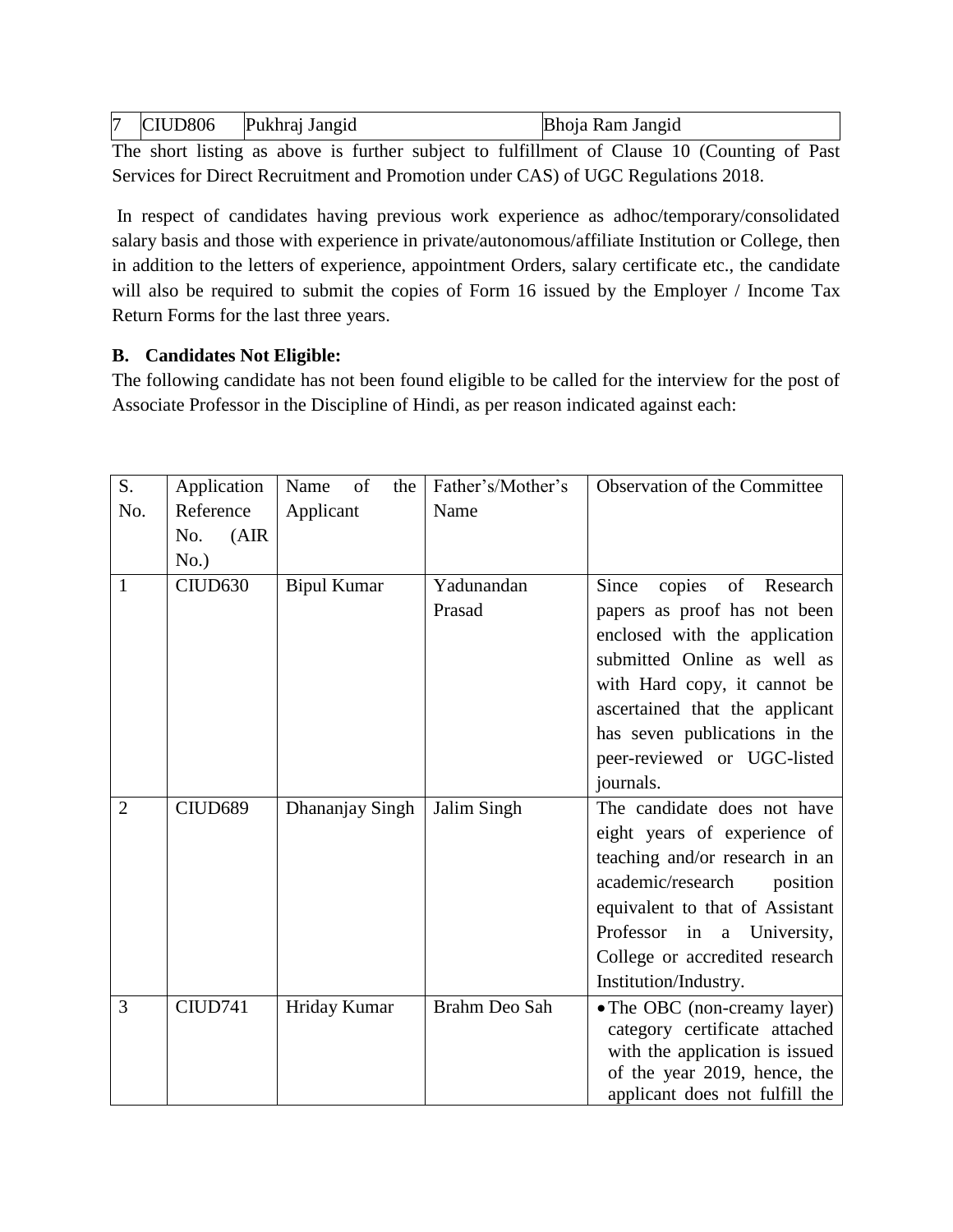|                |         |              |              | condition mentioned<br>under<br>sub-clause<br>$\tau$<br>of<br>Clause<br>V:Other Conditions indicated<br>in 'Minimum Qualifications<br>and Eligibility Conditions for<br>Post<br>of<br>Associate<br>the<br>Professor in Various Schools<br>of Studies in the University'<br>regarding OBC certificate.                                                                                                                                                      |
|----------------|---------|--------------|--------------|------------------------------------------------------------------------------------------------------------------------------------------------------------------------------------------------------------------------------------------------------------------------------------------------------------------------------------------------------------------------------------------------------------------------------------------------------------|
| $\overline{4}$ | CIUD773 | Pravin Kumar | Lakhan Mahto | The OBC (non-creamy layer)<br>category certificate attached<br>with the application is issued of<br>the year 2019, hence, the<br>applicant does not fulfill the<br>condition<br>mentioned<br>under<br>sub-clause 7 of Clause V:Other<br>Conditions<br>indicated<br>in<br>'Minimum Qualifications and<br>Eligibility Conditions for the<br>Post of Associate Professor in<br>Various Schools of Studies in<br>the University' regarding OBC<br>certificate. |
| 5              | CIUD783 | Geeta Devi   | Krishan Pal  | There<br>is<br>of<br>proof<br>$\rm no$<br>employment available for the<br>period from November 2017 to<br>August 2021. In view of this,<br>the candidate does not have<br>eight years of experience of<br>teaching and/or research in an<br>academic/research<br>position<br>equivalent to that of Assistant<br>Professor<br>in<br>a University,<br>College or accredited research<br>Institution/Industry.                                                |
| 6              | CIUD811 | Vijeta Shaw  | Vijay Shaw   | • The<br>OBC<br>(non-creamy<br>layer) category certificate<br>attached with the application<br>is issued of the year 2012<br>and of 2017, hence, the                                                                                                                                                                                                                                                                                                       |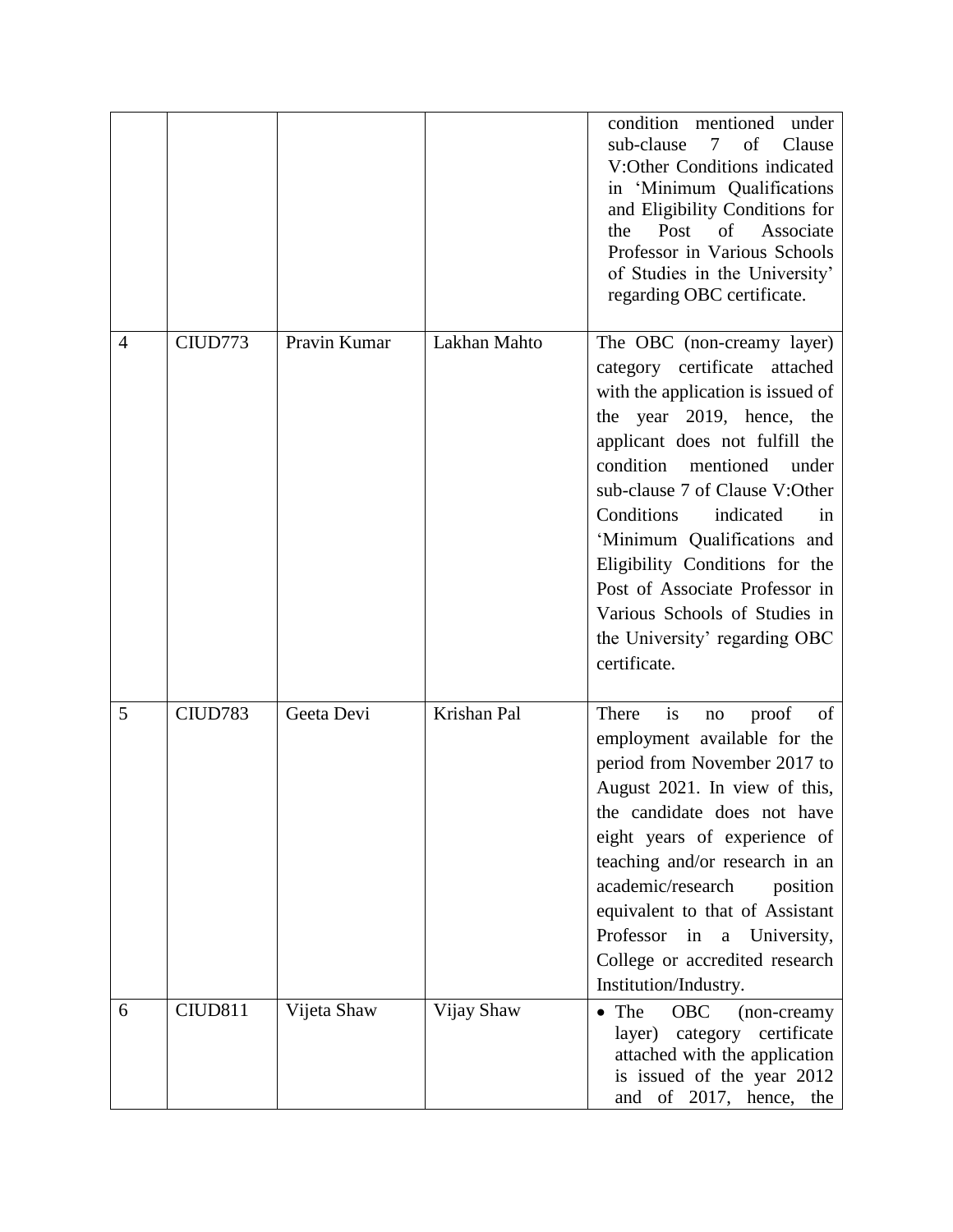|   |         |                              |                             | applicant does not fulfill the<br>condition mentioned under<br>sub-clause<br>7 <sup>1</sup><br>Clause<br>of<br>V:Other<br>Conditions<br>indicated<br>in<br>'Minimum<br><b>Qualifications and Eligibility</b><br>Conditions for the Post of<br>Associate<br>Professor<br>in<br>Various Schools of Studies<br>in the University' regarding<br>OBC certificate.<br>The applicant has worked<br>either as Part Time Lecturer<br>or as Contractual Teacher<br>the<br>employment<br>and<br>certificates do not mention<br>the pay scale drawn by the<br>applicant. In view of this, the<br>candidate does not have<br>eight years of experience of<br>teaching and/or research in<br>academic/research<br>an<br>position equivalent to that of<br>Assistant Professor in<br>a<br>University,<br>College<br><b>or</b><br>accredited<br>research<br>Institution/Industry. |
|---|---------|------------------------------|-----------------------------|-------------------------------------------------------------------------------------------------------------------------------------------------------------------------------------------------------------------------------------------------------------------------------------------------------------------------------------------------------------------------------------------------------------------------------------------------------------------------------------------------------------------------------------------------------------------------------------------------------------------------------------------------------------------------------------------------------------------------------------------------------------------------------------------------------------------------------------------------------------------|
| 7 | CIUD821 | Sajit Jagannath<br>Khandekar | Jagannath Abba<br>Khandekar | $\bullet$ The<br><b>OBC</b><br>(non-creamy<br>category certificate<br>layer)<br>attached with the application<br>is issued of the year 2019,<br>hence, the applicant does not<br>fulfill<br>condition<br>the<br>mentioned under sub-clause<br>of Clause<br>V:Other<br>7<br>indicated<br>Conditions<br>in<br>'Minimum<br>Qualifications<br>and Eligibility Conditions<br>for the Post of Associate<br>Professor in Various Schools<br>of Studies in the University'<br>regarding OBC certificate.<br>$\bullet$ Since,<br>the<br>employment<br>certificates attached with the<br>application do not mention                                                                                                                                                                                                                                                         |